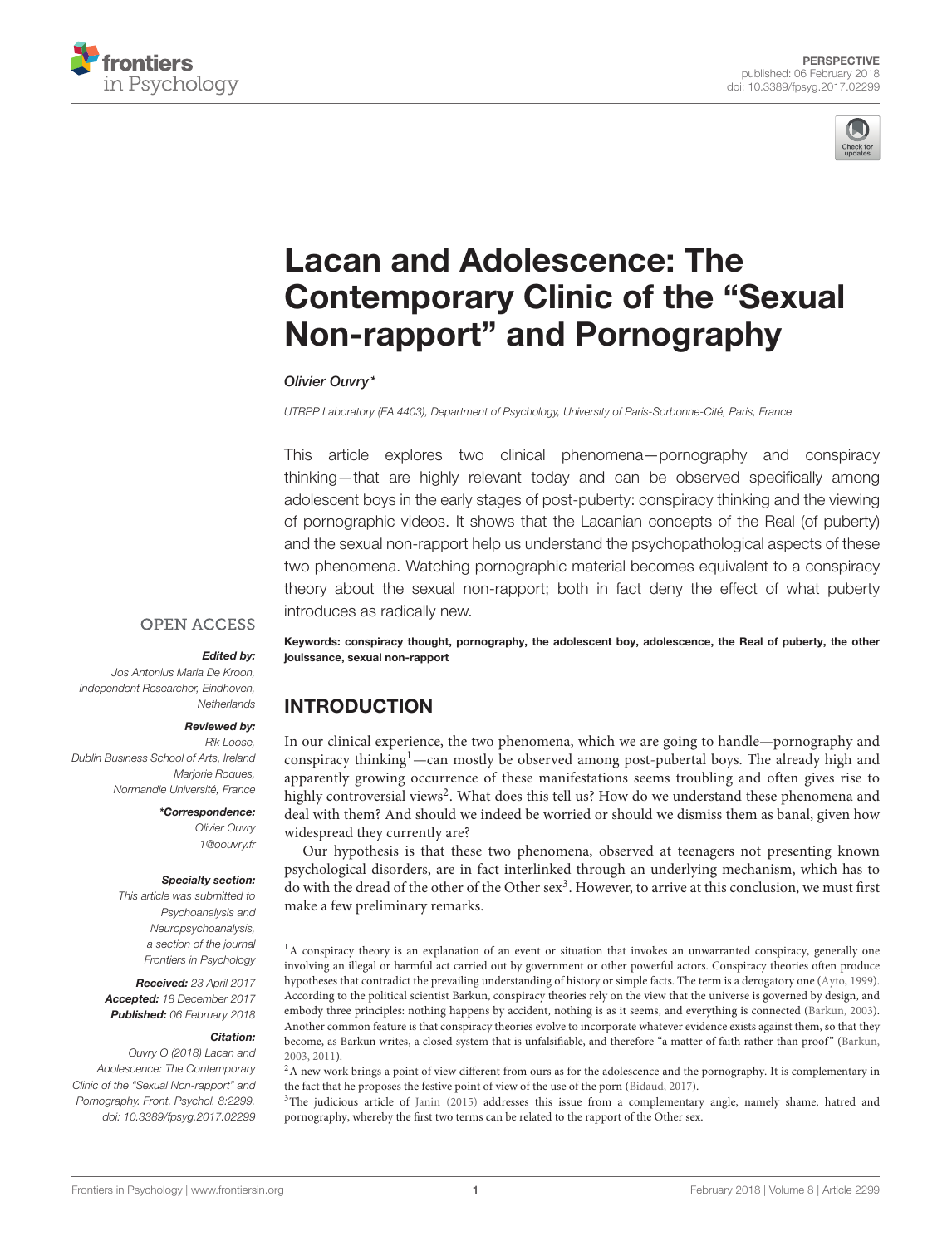## **BACKGROUND**

We can begin with the fact that these phenomena are observed mainly among boys. Hence, there is a gender division. We know that Freud saw the period of infantile sexuality as radically different for girls versus boys, and even located their Oedipal entrance and exit points as mirror images of one another. However, what happens to this difference in puberty?

For the boy, the end of the Oedipal period is marked by castration, which is experienced as a possibility when the reality principle of the existence of two sexes sets in, i.e., a reality that contradicts the infantile sexual theories that had previously kept it at bay. Anatomically, we are (born as) girls or boys, rather than becoming either sex [\(Beauvoir, 1949\)](#page-3-5). This realization makes the imaginary register of the infantile sexual theories obsolete and replaces it with a logical order guaranteed by the father as the bearer of the organ that gives meaning to what makes difference in language (the Symbolic and the Real). It is through the articulation of the reality of the difference of the sexes to the lack in Other that the function of the phallus (the signifier of the lack in the Other one) find its validation in language.

For the little boy, the end of the Oedipus complex is therefore characterized by a change in the reference framework. This is why Freud speaks about the boy's dissolution of the Oedipus complex [\(Freud, 1924\)](#page-3-6) rather than simply its repression. In this new world, everyone has their place as either a man or a woman—and everyone is asked to position themselves clearly.

However, the little girl does not follow the same path. When she sees the difference between the sexes, she does not prevaricate and decides that she does not have a penis [\(Freud, 1925\)](#page-3-7). Prior to extending this destiny to all other girls, including her mother and hence realizing how things are—during the pre-Oedipal stage the girl is in exactly the same position as the boy, as emphasized by Freud: they share the same sexual object (the mother) and the same erogenous zone (the clitoris—equated with the penis). The shift from the mother to the father as the sexual object is therefore produced via castration, introducing the Oedipal complex, which represents the first difference with the boy's trajectory ${}^4$  ${}^4$  (the girl does not keep the mother as her sexual object). From the father, she expects to receive the penis she does not have (like her mother), and which she converts, through a symbolic "equation" [\(Freud, 1925\)](#page-3-7), into having a child from him.

This means that the girl enters the Oedipal stage precisely through the castration complex—i.e., by taking the reality of sexual difference into account—contrary to the boy, to whom the same realization provides a way of exiting and dissolving the Oedipus complex. For the girl, not only is there no defined exit from the Oedipus complex (she is not concerned by the threat of castration, see Freud), but also, importantly, her new logical position is that of seducing the father, who is a man, in order to unconsciously fulfill her wish of having a child with him.

This position of seduction, which the little girl acquires already as a child, has to be related to what Freud says in Narcissism: An Introduction, when he describes the "fundamental differences" between the male and female approach to love, in his text obviously speaking about the situation post-puberty. He writes:

A comparison of the male and female sexes then shows that there are fundamental differences between them in respect of their type of object-choice, although these differences are of course not universal. Complete object-love of the attachment type is, properly speaking, characteristic of the male. [. . . ] A different course is followed in the type of female most frequently met with, which is probably the purest and truest one. With the onset of puberty, the maturing of the female sexual organs, which up till then have been in a condition of latency, seems to bring about an intensification of the original narcissism, and this is unfavorable to the development of a true object-choice with its accompanying sexual overvaluation." [\(Freud, 1914\)](#page-3-9)

Thus, the difference between the girl's and the boy's position, already observed by Freud during the infantile period, reappears again after puberty. The boy's object choice is anaclitic with an overvaluation of the sexual object and can in fact turn into a paralyzing infatuation, akin to the courtly love of the Middle Ages, where the "object is elevated to the dignity of the Thing," as Lacan puts it [\(Lacan, 2013\)](#page-3-10). As for the girl, she sides with the Thing, presenting herself as inaccessible, taking a narcissistic position of seduction. She turns herself into an object impossible to grasp and thus provokes the boy's predatory greed. The arrival of a child, as Freud stresses, can later give her access to attachment-type love, similar to the choice made by the boy.

We understand that the girl's narcissistic position of seduction is a continuation of what she had already experienced toward the first man of her life, the father of early childhood—which is the opposite of what we see in the boy. For him, the new situation of puberty appears as a radical discontinuity. It corresponds to what we have described, in another work, as the emergence of the Feminine [\(Ouvry, 2001\)](#page-3-11)—Feminine with a capital F, to mark its impossible inscription in what existed before its arrival, i.e., the infantile.

This emergence of the Other sex (again, for the same reasons, with a capital O), which did not exist in the infantile period [see Freud's discussion of the displacement, prior to puberty, of the erogenous zone from the clitoris to the vagina [\(Freud, 1933\)](#page-3-8)] constitutes the second difference between the girl's and the boy's trajectories. This appearance is an effect of the Real, the "Real of puberty" [\(Ouvry, 1999\)](#page-3-12), in other words an experience that cannot be inscribed in the infantile phallic organization, in language; it is a discovery of something radically new and unprecedented: The Feminine. This is what Lacan tries to express through his famous aphorism: "There is no sexual relationship"<sup>[5](#page-1-1)</sup>. In other words, there is no relationship between the sexes in the structure

<span id="page-1-0"></span><sup>4</sup>We should stress, as Freud also does, that the girl's trajectory through the pre-Oedipal stage and then through puberty can only be tracked via the differences from the boy's position. Freud writes: "In conformity with its peculiar nature, psycho-analysis does not try to describe what a woman is—that would be a task it could scarcely perform—but sets about enquiring how she comes into being, how a woman develops out of a child with a bisexual disposition." [\(Freud, 1933\)](#page-3-8).

<span id="page-1-1"></span> $5$ This aligns with Freud's lecture on *Femininity* (see Note 4). In the same text, he also stresses that there is no specifically feminine libido, which is another way of putting of what he has said previously, namely that nothing in language could express what a woman is, and thus we have no means to describe a feminine trajectory or feminine libido. His words are later echoed by Lacan's formulations (the Woman does not exist, or no signifier exists for a woman's sex)—or rather, to be precise, Lacan's commentary renders Freud's argument more legible.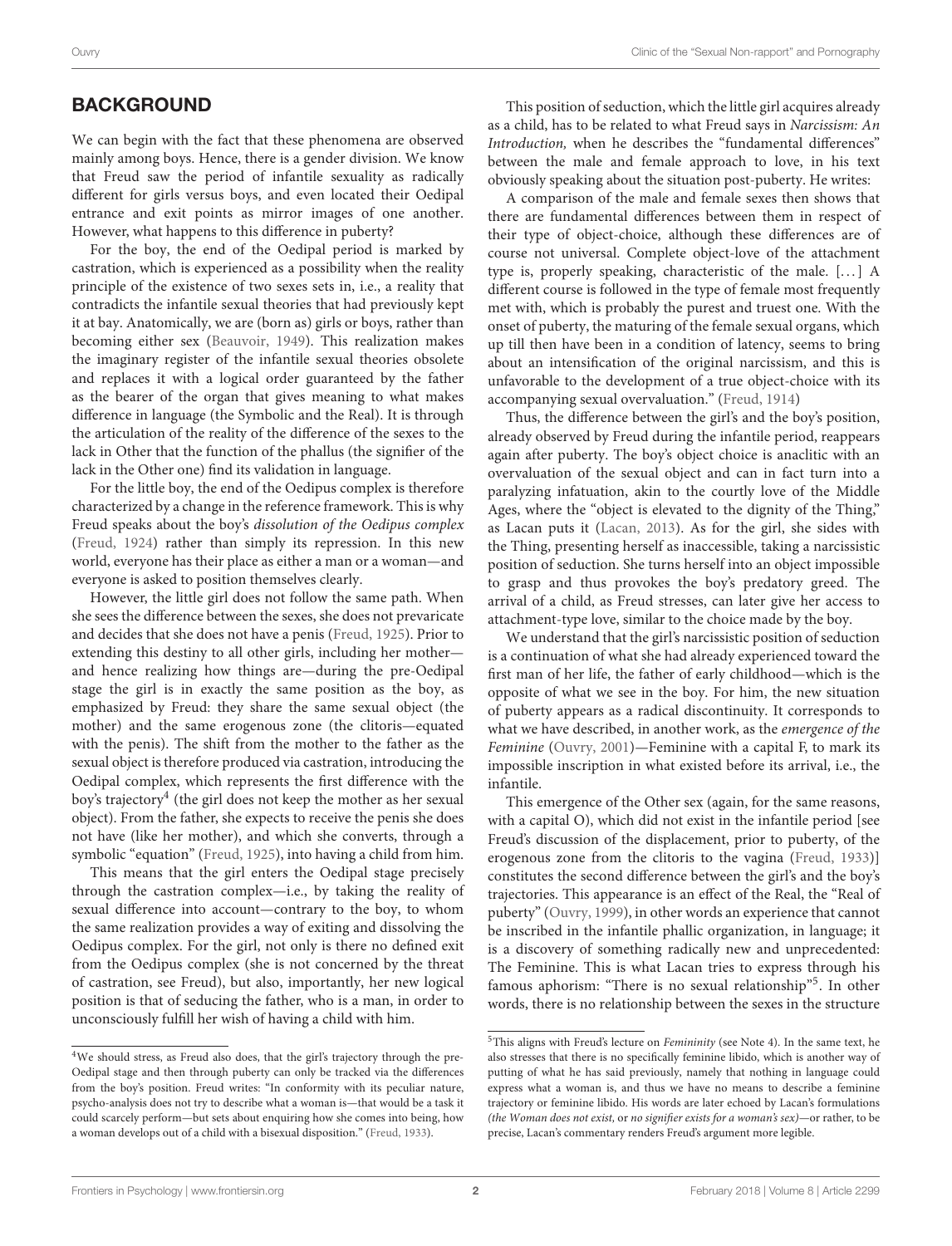of language, because there is only one signifier for both sexes: "There is no signifier of the Woman's sex."

The boy's new position is therefore very far from where he stood before puberty. The world has been transformed, and before he can adjust this new reality to a figuration that is socially feasible (i.e., the other of the Other sex), there is a certain delay<sup>[6](#page-2-0)</sup>. Time is needed to take on the social rules of relating to the other outside the incestuous framework of Oedipus (of the infantile). This intermediary period is also where we situate the phenomena of porn consumption and conspiracy thinking.

But before we discuss these phenomena, we would like to look at the logical consequences of what we have just said, specifically in relation to the girl's situation and trying to understand the higher prevalence of this behavior among boys.

For the girl, the emergence of the Real of puberty in fact happens at a later moment, when she discovers the Other jouissance of which she is the potential bearer. This discovery is made the first time she feels this jouissance during sex. The importance of this moment seems to be confirmed by a significant clinical fact, namely that certain young men can suffer a psychotic break when they first make a woman orgasm, due to the change in the woman's status. Until this moment, during the infantile period, it was the father who knew something about sexuality. And now it is the girl who finds herself the bearer of this knowledge, via her Other jouissance (effect of the Real of puberty). In psychosis, where the Name-of-the-Father has not been symbolized (foreclosure), the boy's summoning of the father of the infantile at this very moment necessarily has consequences. Contrary to the neurotic, where the effect is a certain deposition of the father (a fall of the great Other and the appearance of the S(A)), for the psychotic it is instead the hole of the Real that is suddenly revealed, setting off a cascade of effects that culminate in a delusional state [\(Lacan, 2006\)](#page-3-13).

## **DISCUSSION**

We have thus defined the two stages that characterize the first period post-puberty: for the boy, it is situated between the immediate experience of the Real of puberty and its "dressing up" by the other of the Other sex, which necessarily happens at a later stage; for the girl, it runs from the first physiological changes of puberty to the discovery of the Other jouissance, when she first has sex. When we visualize these two positions, we see that they are, just like for Freud during the infantile period, mirror images of one another: the woman's immediate and the man's delayed position of seduction; the experience of the Real of puberty, which is immediate for the boy and delayed for the girl.

Pornography and conspiracy thinking correspond to this intermediary phase<sup>[7](#page-2-1)</sup>, specifically among boys. Both

manifestations are de facto reactions to the Real of puberty, in terms of both its truth effect and the absence of knowledge linked to it (there is no signifier for the woman's sex). They can be related to each other using the following equation: pornography is to the sexual relationship what conspiracy thinking is to truth, or, pornography is the conspiracy theory of the sexual non-rapport<sup>[8](#page-2-2)</sup>. What do we mean by this?

The effect of the Real of puberty bores a hole in the infantile knowledge guaranteed by the father. This is Lacan's there is no sexual relationship we are already familiar with. And it is indeed knowledge that conspiracy thinking wants to question<sup>[9](#page-2-3)</sup>: "They are hiding something from us", the argument goes, and these secrets belong to the domain of truth, in this case the truth of not knowing. However, what is the truth that puberty suddenly reveals, if not precisely the truth linked to jouissance—which, by definition escapes knowledge? Conspiracy thought is evidence of the adolescent's inevitable dilemma: "Should I accept the new situation of puberty, at the cost of revealing the non-knowledge that the Oedipal fiction helped conceal? Can I really leave the world of childhood so easily?"

On the other hand, pornographic images revive, as a kind of resurgence of the infantile, the knowledge about sexuality that was there to be had, the knowledge of the Oedipal promise, which is guaranteed by the father—the imaginary father of the infantile period, the father of the infantile phallic stage. In this case, this knowledge [savoir] is obtained by "seeing it [ça voir]"—in other words, by seeing the sexual relationship as if it indeed existed, as if there really was something to see, even though it radically escapes representation, again and again<sup>[10](#page-2-4)</sup>. In today's society, this strategy is greatly facilitated by the internet, which offers a whole new range of viewing possibilities<sup>[11](#page-2-5)</sup>.

The idea that knowledge should somehow be preserved (that the infantile theory should be "saved," like data on a disk) echoes the approach of the conspiracy thinker, his quest for a true knowledge that would give meaning to the official discourses, be they journalistic, historical and/or academic. These same discourses are in fact trying to circumvent the idea of a total

<span id="page-2-0"></span> $^6C\!f$ . [Choudhury et al. \(2006\)](#page-3-14) "Changes in social behavior are driven by both social and biological factors. During adolescence, it is likely that peer interactions and societal influences as well as genetically determined hormonal milieu influence social behavior. However, since the recent discovery that the brain matures considerably during adolescence, evidence has emerged pointing to the role of neural maturation in the development of social cognition during adolescence."

<span id="page-2-1"></span><sup>7</sup>Cf. Marty F., La violence comme expression du mal-être à l'adolescence, Adolescence 2009/4 (n◦ 70), 1007–1017.

<span id="page-2-2"></span><sup>8</sup>Rob Brotherton, Suspicious Minds, Bloomsbury Sigma, 2017-01-03, 304 pages, ISBN-10: 1472915631, quoted by Lynne alcolm, [http://www.abc.net.au/](http://www.abc.net.au/radionational/programs/allinthemind/the-psychology-of-conspiracy-theories/7177962) [radionational/programs/allinthemind/the-psychology-of-conspiracy-theories/](http://www.abc.net.au/radionational/programs/allinthemind/the-psychology-of-conspiracy-theories/7177962)

[<sup>7177962,</sup>](http://www.abc.net.au/radionational/programs/allinthemind/the-psychology-of-conspiracy-theories/7177962)17 February 2016: "This is something that we all suffer from, not just in the context of conspiracy theories, but we all want to feel like we have control over our circumstances and that we understand what's going on around us. When that feeling of control is stripped away for whatever reason... then we look for other sources of control, what is called compensatory control."

<span id="page-2-3"></span><sup>9</sup>Cf. Sander van der Linden (London School of Economics and Political Science, Grantham Research Institute on Climate Change and the Environment), What a hoax, Scientific American Mind 41, September/October 2013 (Mind.ScientificAmerican.com): "A strong distrust of authority would be one such overarching ideological lens. In a belief system in which authorities are fundamentally untrustworthy, alternative—even outlandish and contradictory explanations for troubling events can seem plausible, as long as they are consistent with a skepticism toward the powers that be."

<span id="page-2-4"></span><sup>10</sup>Like those who engage in watching pornography and always repeat the same scene—desperately fleeting, desperately empty.

<span id="page-2-5"></span><sup>&</sup>lt;sup>11</sup>There is of course nothing new about this phenomenon: just think of Antoine Doisnell in 400 Blows (Truffaut, 1959), when he and his friend are looking at the photographs in mail-order catalogues, where scantily-clad women become the subject of laughs, looks, research and frustration.